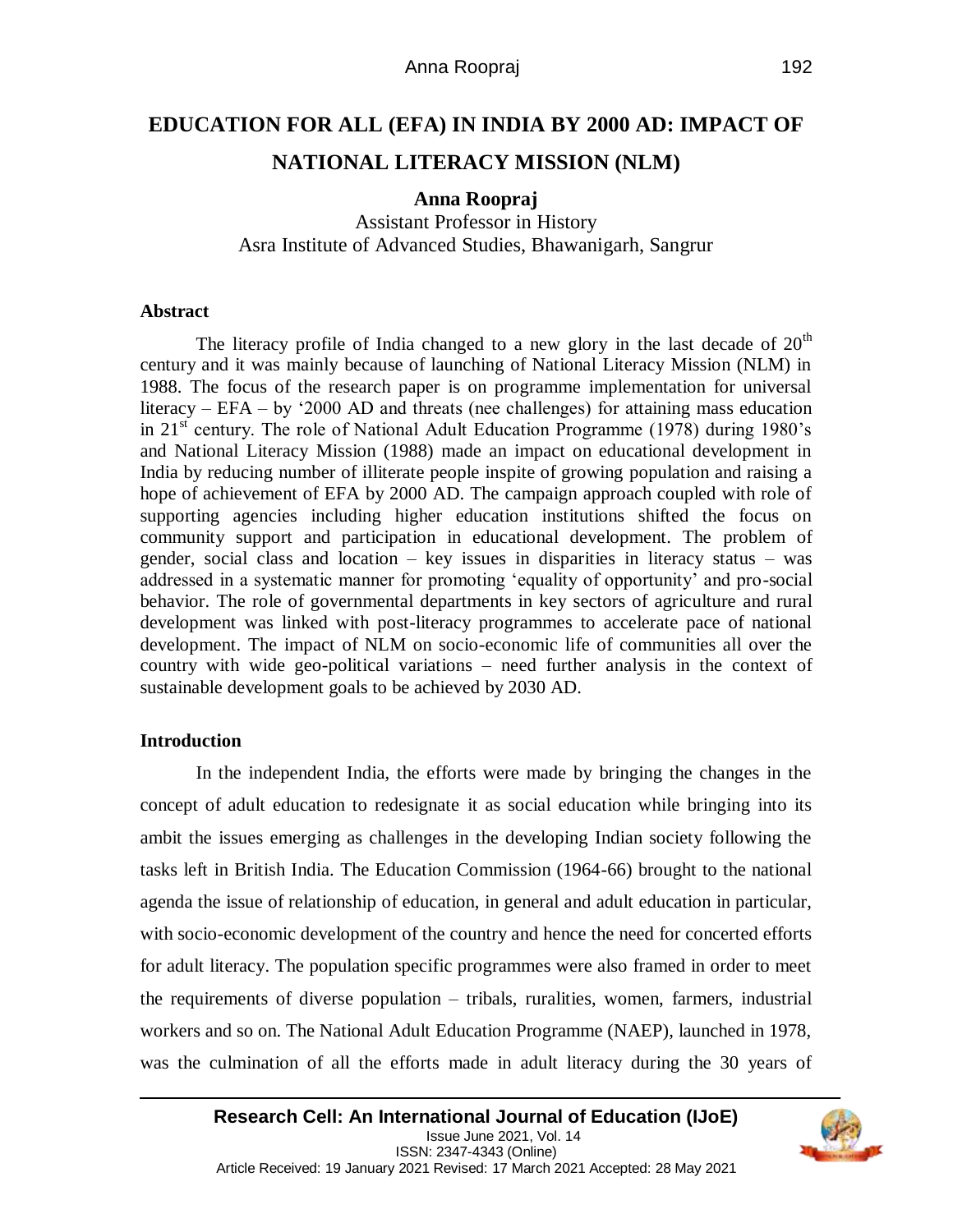independence, to devise the national perspective of adult education keeping in view the challenges population explosion and poverty on the one hand, and failure of school system to enroll and retain all children in the age-group of 6-14 years for 'universalization of elementary education', thereby adding in large number to the illiterate adult population, coupled with failure of adult education programmes to eradicate illiteracy, on the other hand. No doubt, the programme had some achievements in the eradication of illiteracy among adult masses, there were many weaknesses in the implementation of the programme at grassroot level. It was in this context that National Policy on Education (1986) again stated

The whole Nation must pledge itself to the eradication of illiteracy, particularly in the 15-35 age-groups, and emphasized on its linkages with development: Since participation by beneficiaries in the development programmes is of crucial importance, systematic programmes of adult education linked with national goals such as alleviation of poverty, national integration, environmental conservation, energisation of the cultural creativity of the people, observance of small family norm, promotion of women's equality, etc. will be organized and the existing programme reviewed and strengthened.

India achieved a major success in universal literacy programmes – both for young children in the age-group 6-14 years and adults in the age-group 15+ during 1980s and 1990s to achieve the UNESCO goal of Education for All (EFA) by 2000 AD.

## **Progress in Literacy Status of India: 1951-2001**

The trends in literacy growth over the period 1957 to 2001 as per census data are shown in table 1.

| Literacy Status of India from 1957-2001: Trends in Progress and Gender Disparity |                 |                 |                 |                 |               |
|----------------------------------------------------------------------------------|-----------------|-----------------|-----------------|-----------------|---------------|
| <b>Census</b>                                                                    | <b>Total</b>    | <b>Decadal</b>  | <b>Males</b>    | <b>Female</b>   | <b>Gender</b> |
| Year                                                                             | <b>Literacy</b> | <b>Increase</b> | <b>Literacy</b> | <b>Literacy</b> | Gap           |
|                                                                                  | Rate            |                 | Rate            | Rate            |               |
| 1951                                                                             | 18.33           |                 | 27.16           | 8.86            | 18.30         |
| 1961                                                                             | 28.30           | 9.97            | 40.40           | 15.35           | 25.05         |
| 1971                                                                             | 34.45           | 6.15            | 45.96           | 21.97           | 23.99         |
| 1981                                                                             | 43.57           | 9.12            | 56.38           | 29.76           | 26.62         |
| 1991                                                                             | 52.21           | 8.64            | 64.13           | 39.29           | 24.84         |
| 2001                                                                             | 64.83           | 12.62           | 75.26           | 53.67           | 21.59         |

## **Table 1**

## **Literacy Status of India from 1957-2001: Trends in Progress and Gender Disparity**

*Source: Census of India, 2001.*

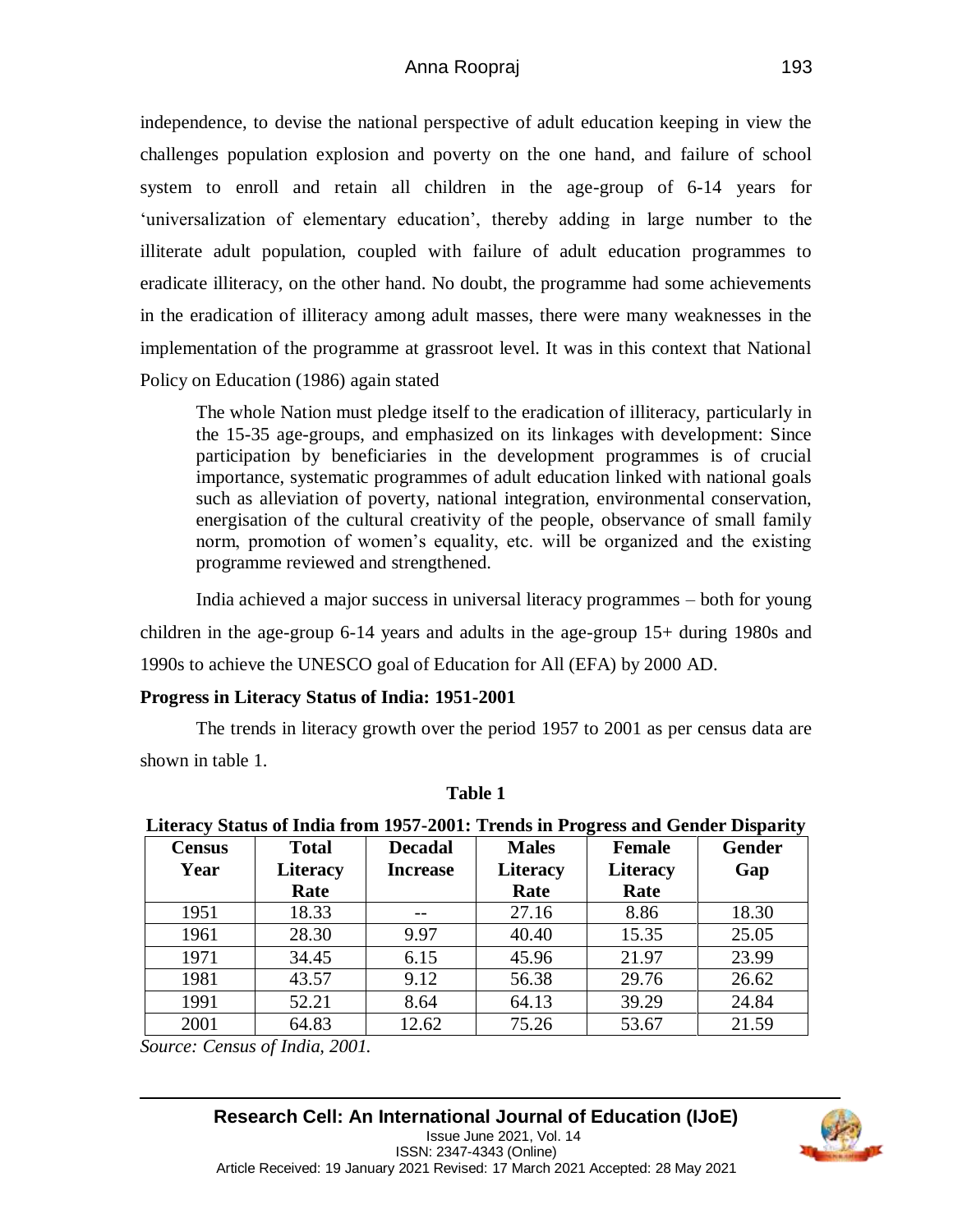## Anna Roopraj

It is evident from table 1 that literacy rate grew from 18.33 in 1951 to 28.30 in 1961 and to 34.45 in 1971, showing a decline in decadal growth of literacy rate from 9.97 to 6.15 over these two decades. There was increment in literacy rate to be 43.57 in 1981 which further improved to 52.21 in 1991 – thus covering the half of Indian populations. The decadal growth in 1980s was 8.64 thanks to launching of National Adult Education Programme (NAEP) in 1978.

The launching of National Literacy Mission (NLM) in 1988, after the implementation of National Policy of Education (1986) was the shift of programme implementation from governmental domain to voluntary movement and community participation in adult literacy as well as in development programmes – a step towards humanistic, approach of 'equality of opportunity' for all.

The literacy status over the 1990s improved from 52.21 in 1991 to 64.83 in 2001 – an increment of 12.62, being all time high in independent India. It covered nearly  $2/3^{rd}$ of India's population raising a hope of universal literacy in near future – though failing to achieve the goal of EFA by 2000 AD.

#### **Gender Gap in Literacy**

It may be seen that male literacy rate grew from '27.16 to 75.26' as compared female literacy figures of '8.86 to 75.26' from 1951 to 2001. This speaks of thrust give to women education and also for girl child educability in educational development programmes during the decade 1990s to  $2000$  (last decade of  $20<sup>th</sup>$  century). The gender gap also showed an improvement in 1990s (21.59) as compared to earlier figures of 24.84 in 1980s and 26.62 in 1970s. However, it may be noted that the gender gap in literacy, inspite of progress in female literacy, remained higher than that of first census of India – being 1830 in 1951.

It is also a matter of concern that population growth of the country – marked by skewed sex ratio – became an hindrance in universal literacy, as number of illiterates too grew as literacy rate showed a positive increment over the five decades of development of the nation.

### **Threats to Equality of Opportunities**

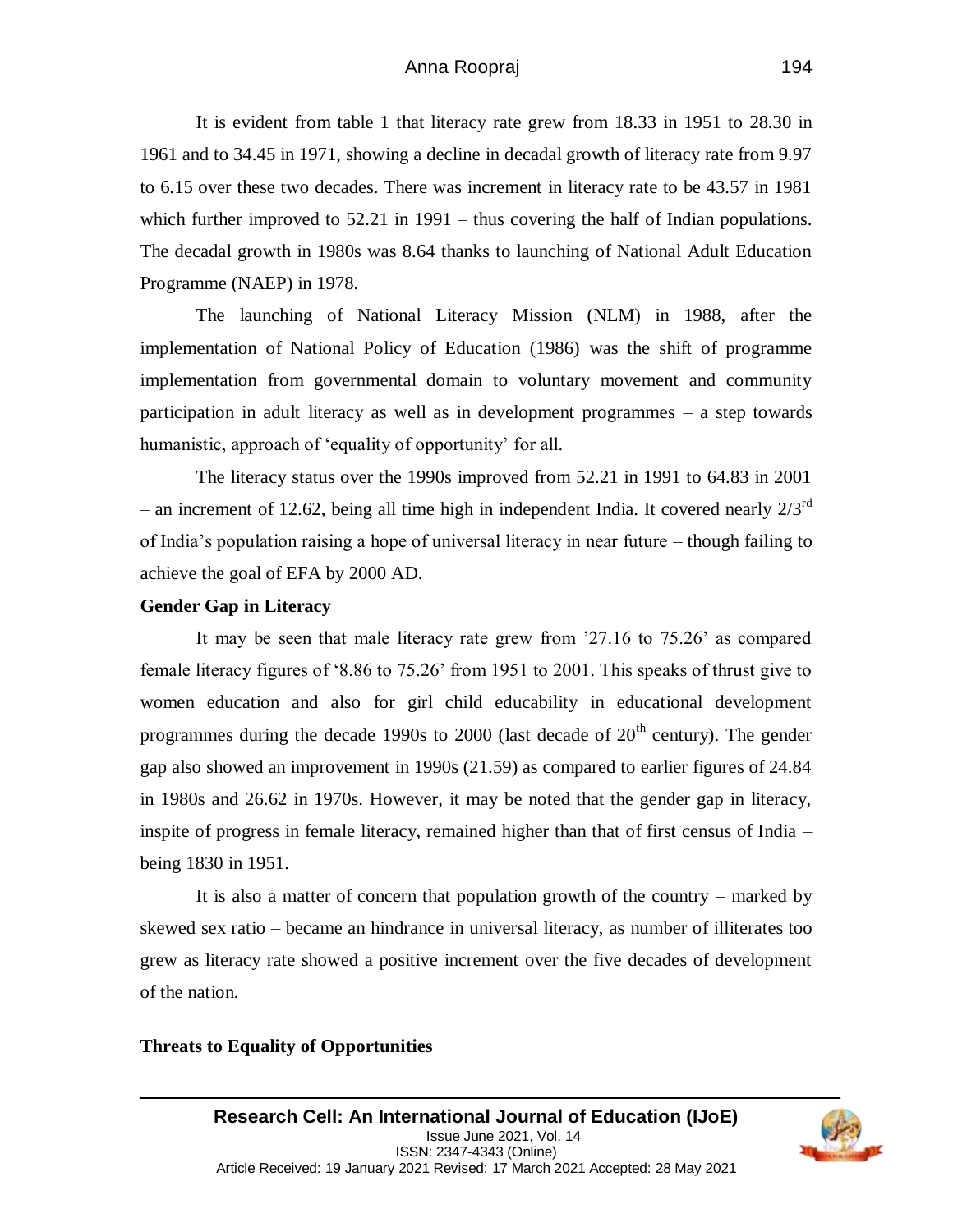## Anna Roopraj

Along with existing gender disparity in literacy status of Indian population ruralurban divide is visible – nearly two-third of population in rural areas including forests, deserts and coastal regions. The rural-urban divide in literacy stood at 21.2 (urban literacy rate being 79.9 as compared to 58.7 of ruralities). The focus of adult education programmes, this was on women, ruralities and all those deprived sections of society who lagged behind in education, and consequently in socio-economic development.

#### **Strength of National Literacy Mission in Improving Quality of Life**

The important aspects of implementation of the literacy programmes, included stress on the evolution of the programme through people's mobilization at the grassroot, enlisting the support of all educated persons, willing to help in movement, and government support – through administrative setup at district level. This was emulated on the success of Ernakulum literacy campaigns in 1989, which led to complete eradication of illiteracy in a time-bound framework. The strategy for literacy was district based programme under the leadership of District level administrators – DCs or collectors – in the committee named Zila Saksharta Committee (ZSS). The programme was in a continuous mode with peoples' voluntary participation in three phases: Total literacy campaign (TLC), followed by Post Literacy Campaign (PLC) and then continuing majority of these converted into PLC and only one fourth of districts could enter CEP phase during implementation from 1990s onwards till 2000 AD.

The success rate in the first phase was tremendous, which was well maintained in post-literacy phase, in which literacy and numeracy skills' were strengthened and also training for empowerment of different communities got initiated, mainly with the help of ministry of rural development. Further programmes for skill development and entrepreneurship got started at village/ block levels in different parts of the country for socio-economic well-being of, the people through literacy-development' linkages.

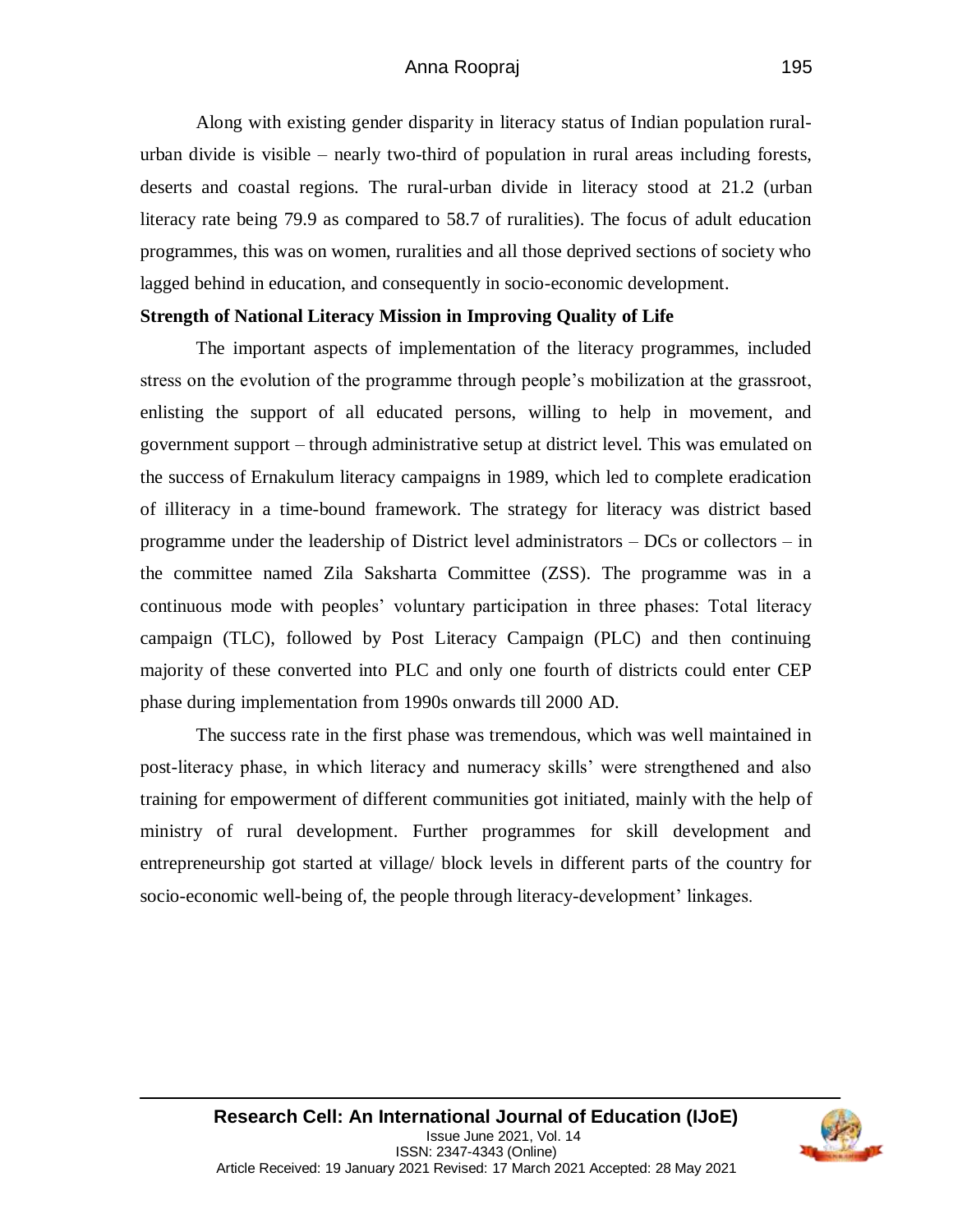#### **Impact Assessment**

The internal and external evaluation of TLC and PLC programmes in the districts was done by different agencies from time to time, under NLM umbrella, to gauge impact of literacy and continuing education on socio-economic and cultural development of communities – women, farmers, workers, old age people as well as any other specific group. The most perceptible effect was visible on health care, population control measures, schooling of children and support to each other for improvement in quality of life including environmental concerns (Singh, 1998; 2002).

#### **Looking Back and Forward**

The success of NLM be seen in new of the emphasis of the government of India in Eighth Five Year Plan (1992-97):

Equally important is to improve the quality of human resources through emphasis on the containment of population growth and major overall of education policy to achieve the goal of eliminating illiteracy by the end of 1990s and making education a resource for the mass of people to enable them to participate in productive process and avail of right to work.

Thus the success in improving literacy rate and bringing changes in quality of life may be gauzed from the fact that as per census 2011,  $3/4<sup>th</sup>$  of India is literate as compared to  $2/3^{rd}$  in 2001 and nearly  $1/2^{nd}$  in 1991. However, the NLM could not achieve the laid down objectives and later on it was restricted to Sakshar Bharat Mission (SBM) in 2009. The UNESCO call of EFA by 2000 AD still waits for accomplishment and governmental programmes, under Sustainable Development Goals (SDGs) to be achieved by 2030 need to be monitored and to be evaluated for achievement of SDG four – pertaining to education for all.

Needless to mention, the era of globalization with its beginning in 1990s has shown its impact on education of masses – deprived along the lines of gender, caste, economic status and other demographic factors – leading to more inequalities. The NEP 2020 has also tried to bring forth a new word 'socio-economically disadvantaged groups (SEDGs) for equitable and quality education to all.